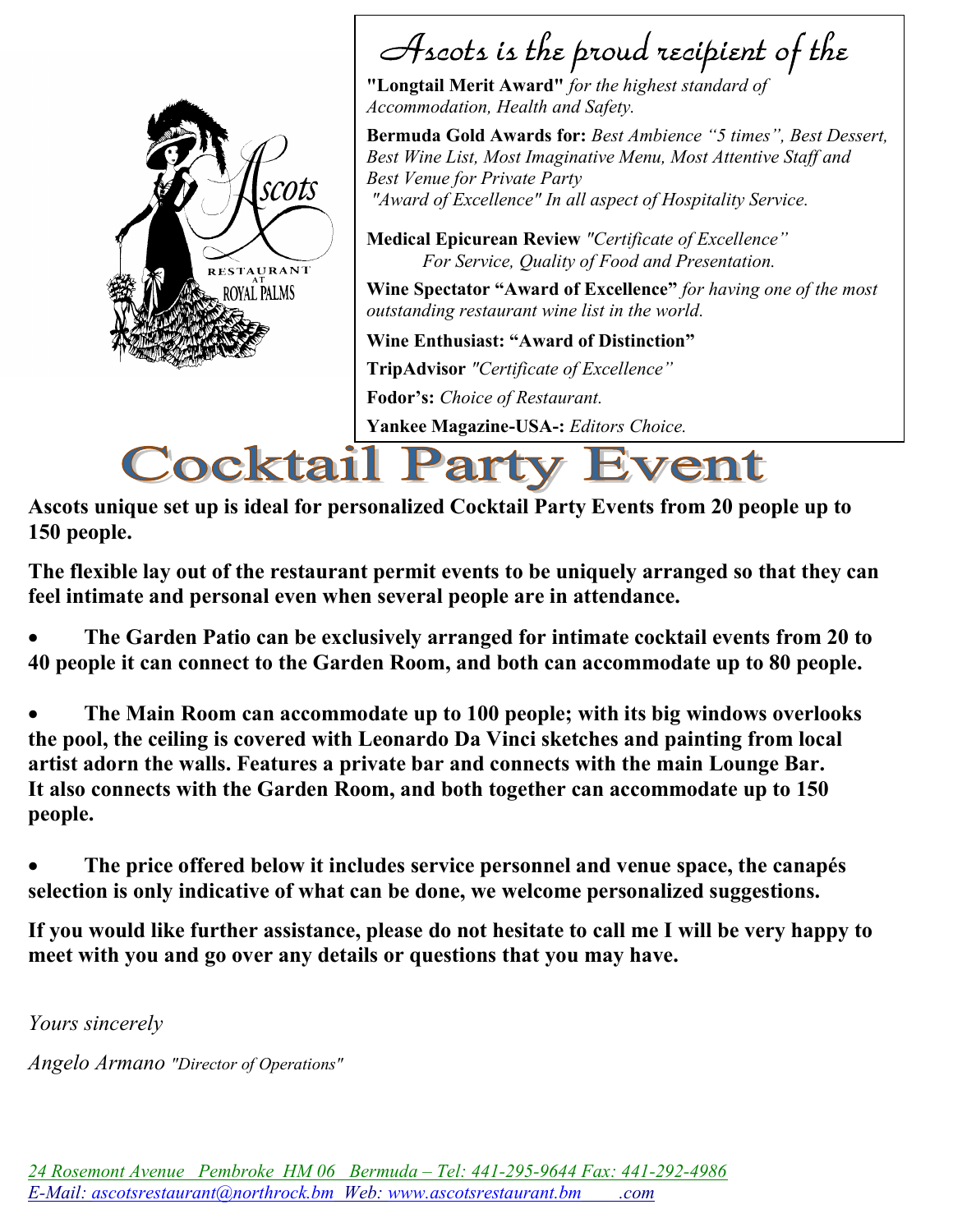

Canapés items for Cocktail Party. The recommended choices are 4 of each hot and cold.

# COLD CANAPÉS:

- Grilled Scallops and Bacon orange citrus zest
- Smoked Salmon and avocado wasabi, spring onion flat bread
- Chicken pate in a pastry cup with peach, strawberry jam and candid pecan
- Honey Duck, strawberry goat cheese, toasted almonds, gluten free crouton
- Shrimp in a pastry cup topped with cocktail sauce
- Lump Crab salad in a choux pastry, mango, seaweed, sesame ginger aioli
- Beef Carpaccio truffle parmesan toast, pickled vegetables
- Shrimp with a spicy tomato salsa
- Chicken on endive, roasted pepper, onion, balsamic marmalade
- Bermuda Tuna carpaccio, onion melba toast, lemon wasabi tomato aioli

## MINI SOUPS: \*select one or more

\*cold Gazpacho, \*cold Banana, \* hot fish Chowder

MINI SLIDERS: \*select one or more

- Artichoke egg white, home-made porcini mushroom ketchup
- Pork Belly with a roasted apple Dijon aioli
- Mini Burger, Bermuda onion rum jam
- Slow Braised Short Rib, whisky pepper relish, cured pickle
- Tempura Shrimp, spicy gazpacho tar-tar sauce, baby leaves

# HOT CANAPÉS:

- Dressed lamb cutlets with pesto
- Chicken porcini mushroom vole a vent, parmesan shavings
- Vegetables quiches topped with feta mousse, kalamata black olives
- $\bullet$  Beef teriyaki & peanut sauce
- Chicken brochette with sundried tomato and Portabella mushrooms
- Mini Fish Cakes curry sauce
- Vegetable Spicy Spring Roll, served with a sweet and sour sauce
- Seafood vole a vent
- Breaded shrimps in a spicy cilantro tomato sauce
- Thai Shrimps kebab

### CANAPÉS FOOD PRICE: per person \$ 38.00

With a Cheese Station \$45.00 "any number of people" With a Beef Carving Station \$55.00 "requires minimum 40 people" With both stations "Cheese and Beef" \$60.00 "requires minimum 40 people"

BAR PRICE: will be on consumptions,

Wine by the Glass \$ 14.50, Highballs \$ 14.50, Cocktails \$ 15.50, Martinis \$17.00 Prosecco \$17.00 Beers \$ 11.00, Juices \$6.00, Sodas \$ 6.00 All prices are plus 20%gratuities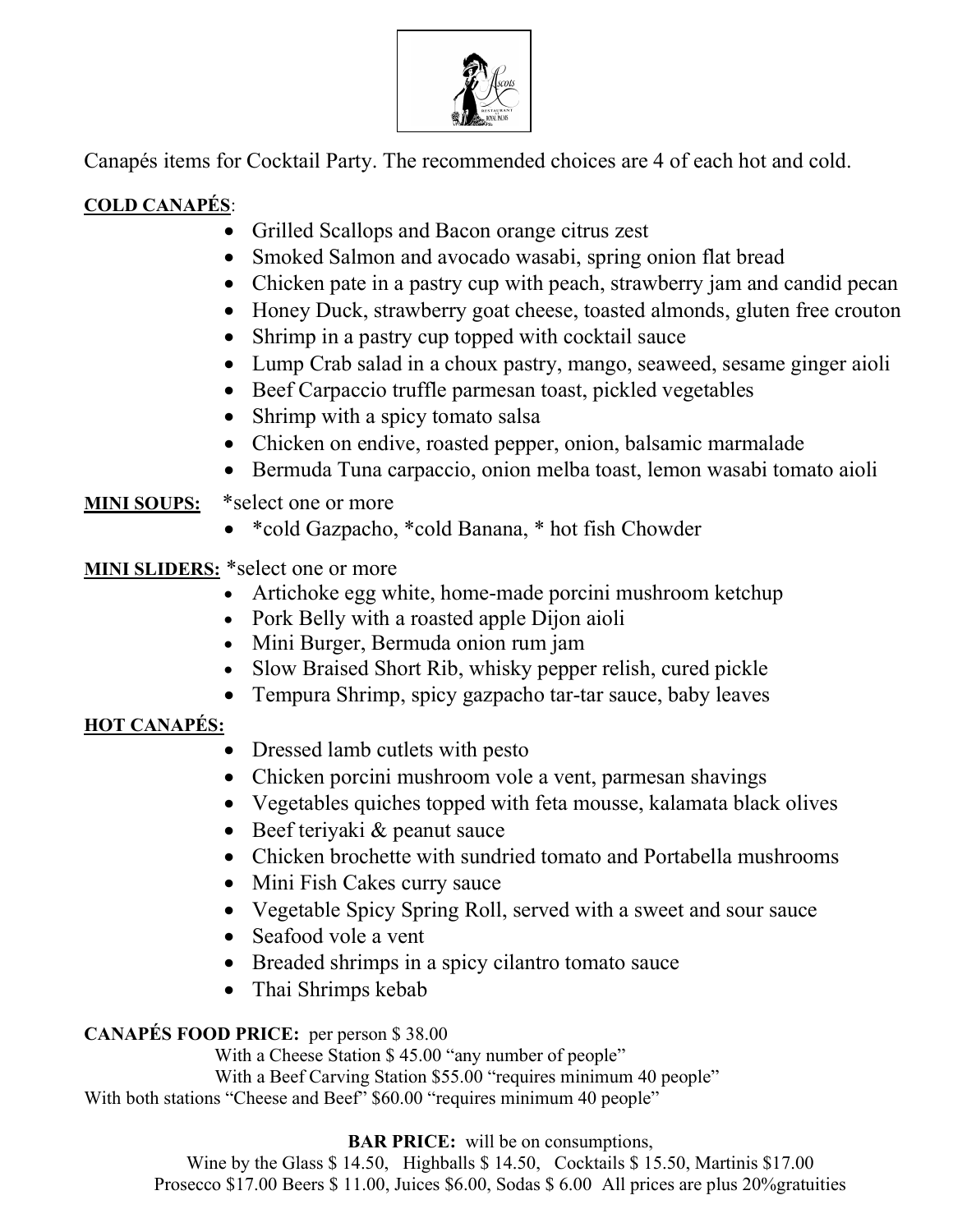#### A selection of some good value wines from around the world.

The white wines are of a fresh character, fruit driven but dry and clean, not to heavy on oak and

their finish is of a medium body. "Appropriate for group dining"

The red wines are medium to full body with a hint of berry-like fruit and minerals, soft and not too complex.

#### – WHITE WINES –

| 143 | Pouilly-Fume 2015 de Ladoucette, Loire, France                           | 99.00 |
|-----|--------------------------------------------------------------------------|-------|
| 217 | La Crema Chardonnay 2016, Russian River, California                      | 99.00 |
| 132 | Pouilly-Fuisse 2017, Bouchard Pere & Fils, Burgundy France               | 94.00 |
| 145 | Sancerre Comte Lafond 2017, Loire Valley, France                         | 93.00 |
| 219 | Sonoma-Cutrer Chardonnay 2016 "Russian River Ranches" California         | 82.00 |
| 135 | Chablis 2017, Domaine William Fevre, Burgundy, France                    | 80.00 |
| 221 | Carmel Road Chardonnay 2017 Unoaked, Monterey, California                | 75.00 |
| 147 | Sancerre 2017 Rosé Les Romains, Gitton Pere & Fils, Loire Valley, France | 74.00 |
| 146 | Aix 2019 Rosé Cotes de Provence, France                                  | 74.00 |
| 174 | Spioenkop Chenin Blanc 2016, Sarah Raal unoaked, Elgin, South Africa     | 73.00 |
| 156 | Capraia Rosato 2018 Rosé, Tenuta di Capraia, Tuscany, Italy              | 72.00 |
| 222 | Kendall-Jackson Chardonnay 2017 Vintner's Reserve, California            | 70.00 |
| 175 | Mulderbosch Chardonnay 2015, Stellenbosch, South Africa                  | 69.00 |
| 148 | Pouilly Fume' 2016, Domaine Chatelain, Loire Valley, France              | 69.00 |
| 187 | Kim Crawford Sauvignon Blanc 2019, Marlborough, N. Zealand               | 69.00 |
| 194 | Devil's Lair Chardonnay 2012, Margaret River, Western Australia          | 65.00 |
| 159 | Bianco di Apollosa 2017 "Falanghina" Ctna Francesca, Campania, Italy     | 60.00 |
| 176 | Thelema Chardonnay 2015, Stellenbosch, South Africa                      | 60.00 |
| 236 | Ferrari-Carano Fume-Blanc 2020, Sonoma County                            | 59.00 |
| 160 | Gavi Principessa 2018 Banfi, Piedmont, Italy                             | 58.00 |
| 138 | Bourgogne Chardonnay 2018, Bouchard Pere et Fils, Burgundy, France       | 55.00 |
| 162 | Pinot Grigio 2019, Banfi St Angelo, Alto Adige, Italy                    | 54.00 |
| 171 | Nik Weis Riesling 2019, Mosel, Germany                                   | 53.00 |
| 189 | Brancott Sauvignon Blanc 2018, Marlborough, New Zealand                  | 51.00 |
| 179 | Boschendal 1685 Grande Cuvee Sauvignon Blanc 2018, South Africa          | 49.00 |
| HW  | Delta Sauvignon Blanc 2018, Marlborough, New Zealand                     | 48.00 |
| HW  | Moscato D'Asti 2018, Batasiolo, Piedmont, Italy                          | 48.00 |
| HW  | Montes Chardonnay 2020 "Classic Series" D.O. Curico Valley, Chile        | 48.00 |
| HW  | Pinot Grigio 2019 Rocca Venezia, Italy                                   | 48.00 |
|     |                                                                          |       |